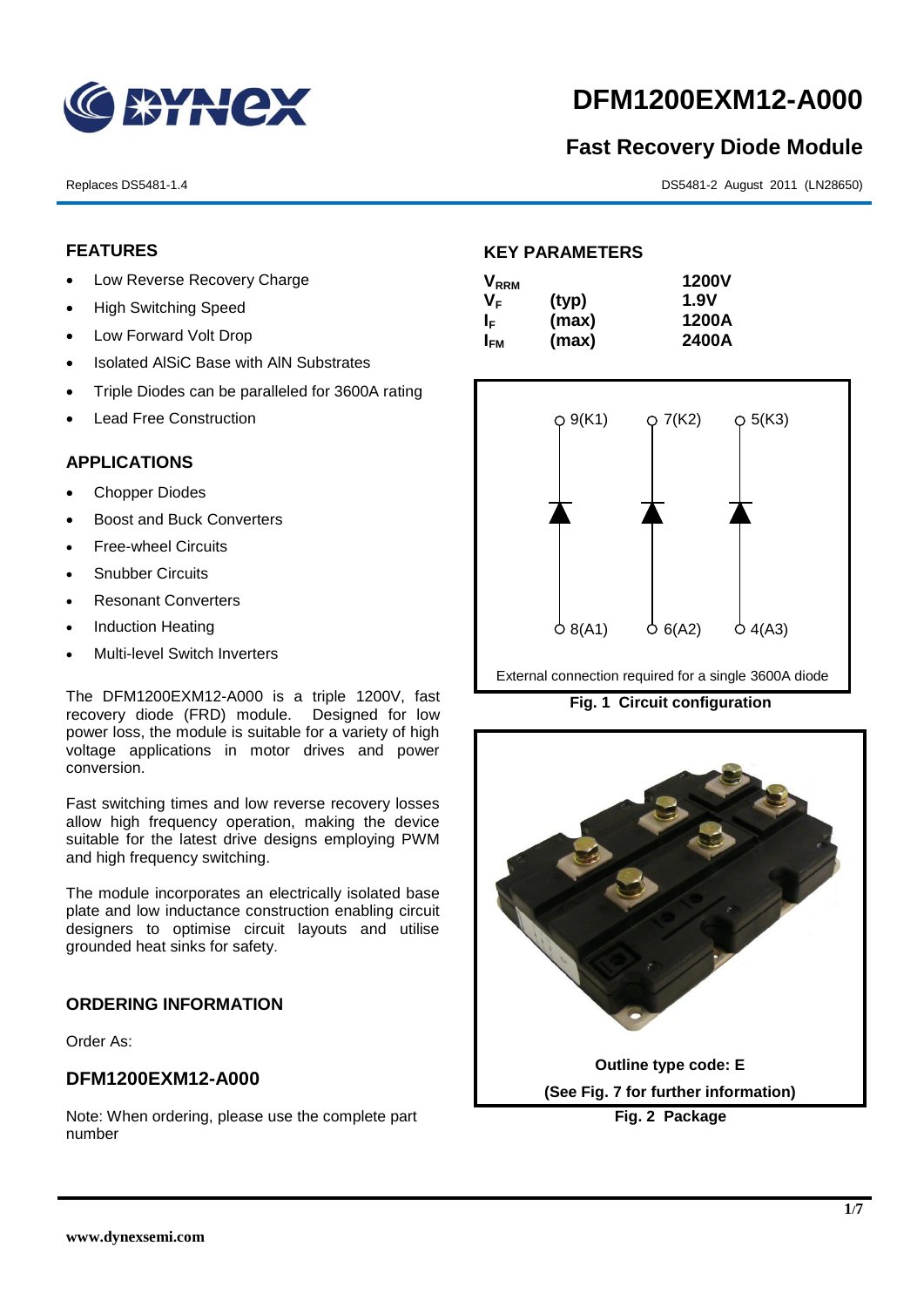# **ABSOLUTE MAXIMUM RATINGS - PER ARM**

Stresses above those listed under 'Absolute Maximum Ratings' may cause permanent damage to the device. In extreme conditions, as with all semiconductors, this may include potentially hazardous rupture of the package. Appropriate safety precautions should always be followed. Exposure to Absolute Maximum Ratings may affect device reliability.

#### **Tcase = 25°C unless stated otherwise**

| Symbol                 | <b>Parameter</b>                  | <b>Test Conditions</b>                                      | Max. | <b>Units</b> |
|------------------------|-----------------------------------|-------------------------------------------------------------|------|--------------|
| <b>V<sub>RRM</sub></b> | Repetitive peak reverse voltage   | $T_i = 125$ °C                                              | 1200 | V            |
| ΙF                     | Forward current                   | DC, $T_{\text{case}} = 75^{\circ}$ C, $T_i = 125^{\circ}$ C | 1200 | A            |
| $I_{FM}$               | Max. forward current              | $T_{\text{case}} = 110^{\circ}C, t_{p} = 1ms$               | 2400 | A            |
| $I^2t$                 | $I2t$ value fuse current rating   | $V_R = 0$ , $t_p = 10$ ms, $T_i = 125$ °C                   | 400  | $kA^2s$      |
| $P_{max}$              | Max. transistor power dissipation | $T_{\text{case}} = 25^{\circ}C$ , $T_i = 125^{\circ}C$      | 7520 | W            |
| V <sub>isol</sub>      | Isolation voltage - per module    | Commoned terminals to base plate.<br>AC RMS, 1 min, 50Hz    | 2500 | V            |
| <b>QPD</b>             | Partial discharge - per module    | IEC1287, V1 = 1300V, V2 = 1000V, 50Hz RMS                   | 10   | рC           |

# **THERMAL AND MECHANICAL RATINGS**

| Internal insulation material:     | AIN              |
|-----------------------------------|------------------|
| Baseplate material:               | <b>AISiC</b>     |
| Creepage distance:                | 33 <sub>mm</sub> |
| Clearance:                        | 20 <sub>mm</sub> |
| CTI (Comparative Tracking Index): | >600             |

| Symbol                     | <b>Parameter</b>                                      | <b>Test Conditions</b>                        | Min | Typ.                     | Max | <b>Units</b> |
|----------------------------|-------------------------------------------------------|-----------------------------------------------|-----|--------------------------|-----|--------------|
| $R_{th(i-c)}$              | Thermal resistance (per arm)                          | Continuous dissipation -<br>junction to case  |     | -                        | 20  | °C/kW        |
| $R_{th(c-h)}$              | Thermal resistance -<br>case to heatsink (per module) | Mounting torque 5Nm<br>(with mounting grease) |     | -                        | 6   | °C/kW        |
| $\mathsf{T}_\mathsf{i}$    | Junction temperature                                  |                                               |     | $\overline{\phantom{a}}$ | 125 | $^{\circ}C$  |
| ${\mathsf T}_{\text{stg}}$ | Storage temperature range                             |                                               | -40 | -                        | 125 | °C           |
|                            |                                                       | Mounting - M6                                 |     | -                        | 5   | Nm           |
|                            | <b>Screw Torque</b>                                   | Electrical connections - M8                   |     | -                        | 10  | Nm           |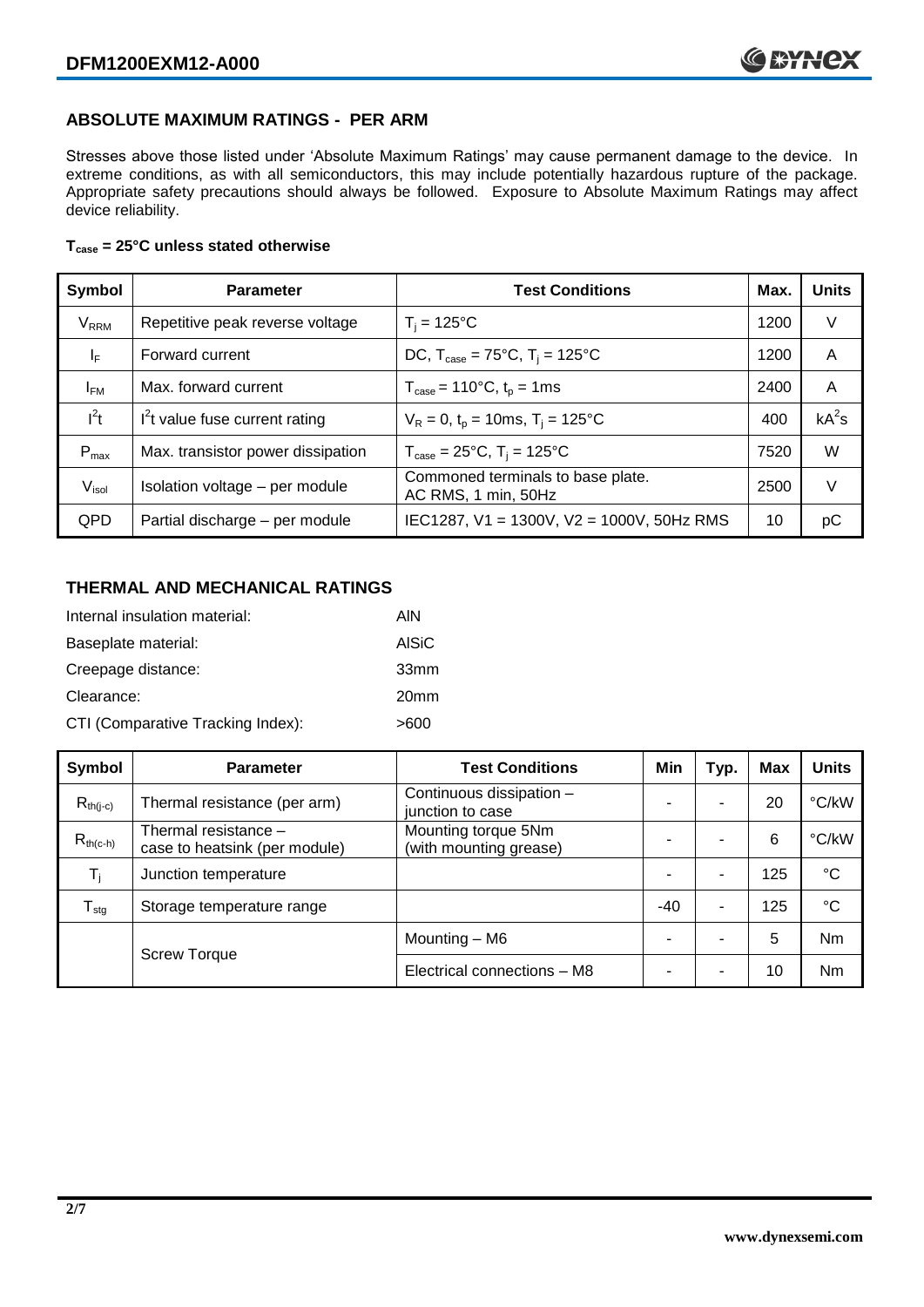# **STATIC ELECTRICAL CHARACTERISTICS – PER ARM**

#### **Tcase = 25°C unless stated otherwise.**

| Symbol       | <b>Parameter</b>     | <b>Test Conditions</b>                 | Min | Тур | <b>Max</b> | <b>Units</b> |
|--------------|----------------------|----------------------------------------|-----|-----|------------|--------------|
| $I_{\rm RM}$ | Peak reverse current | $V_R = 1200V$ , T <sub>i</sub> = 125°C |     |     | 30         | mA           |
| $V_F$        | Forward voltage      | $I_F = 1200A$                          |     | 1.9 | 2.2        | V            |
|              |                      | $I_F = 1200A$ , $T_i = 125^{\circ}C$   |     | 2.1 | 2.4        | V            |
| Lм           | Inductance           |                                        |     | 20  |            | nH           |

# **STATIC ELECTRICAL CHARACTERISTICS**

#### **Tcase = 25°C unless stated otherwise.**

| <b>Symbol</b> | <b>Parameter</b>                                        | <b>Test Conditions</b> | Min | Typ | <b>Max</b> | <b>Units</b> |
|---------------|---------------------------------------------------------|------------------------|-----|-----|------------|--------------|
| <b>L</b> M    | Module inductance<br>(externally connected in parallel) |                        |     | 15  |            | nH           |

# **DYNAMIC ELECTRICAL CHARACTERISTICS – PER ARM**

#### **Tcase = 25°C unless stated otherwise**

| <b>Symbol</b>   | <b>Parameter</b>              | <b>Test Conditions</b>  | Min | Typ. | Max | Units |
|-----------------|-------------------------------|-------------------------|-----|------|-----|-------|
| $Q_{rr}$        | Reverse recovery charge       | $I_F = 1200A$           |     | 200  |     | μC    |
| 1 <sub>rr</sub> | Peak reverse recovery current | $V_R = 600V$            |     | 800  |     | Α     |
| $E_{rec}$       | Reverse recovery energy       | $dl_F/dt = 9000A/\mu s$ |     | 80   |     | mJ    |

### **Tcase = 125°C unless stated otherwise**

| Symbol    | <b>Parameter</b>              | <b>Test Conditions</b>  | Min | Typ. | <b>Max</b> | <b>Units</b> |
|-----------|-------------------------------|-------------------------|-----|------|------------|--------------|
| $Q_{rr}$  | Reverse recovery charge       | $I_F = 1200A$           |     | 300  |            | μC           |
| - Irr     | Peak reverse recovery current | $V_R = 600V$            |     | 920  |            | А            |
| $E_{rec}$ | Reverse recovery energy       | $dl_F/dt = 8400A/\mu s$ |     | 140  |            | mJ           |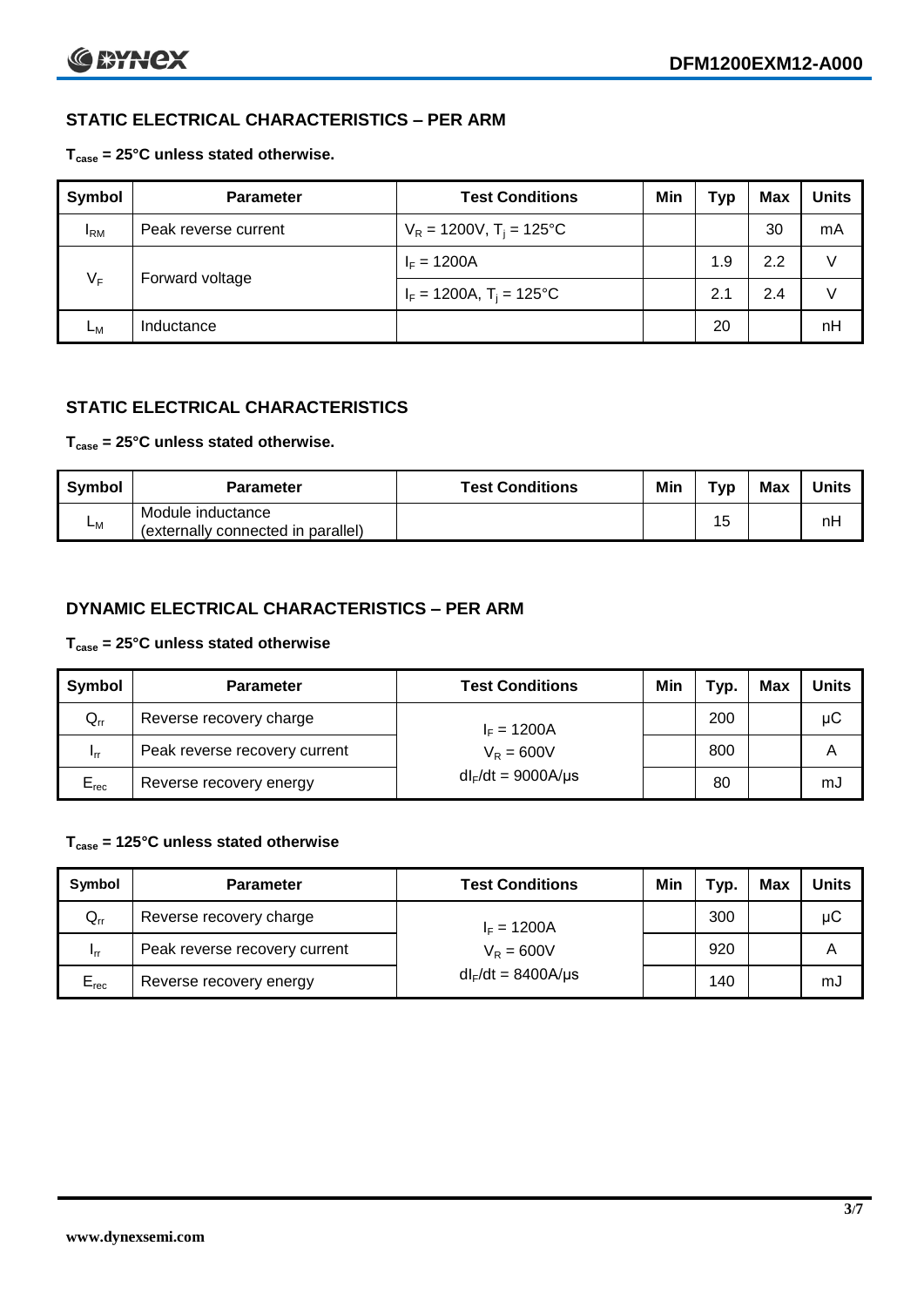

200

 $\bf{0}$ 

 $\bf{0}$ 

200

400

600

Reverse Voltage, V<sub>R</sub> - (V)

800



**www.dynexsemi.com**

1000 1200

**C BYNCX**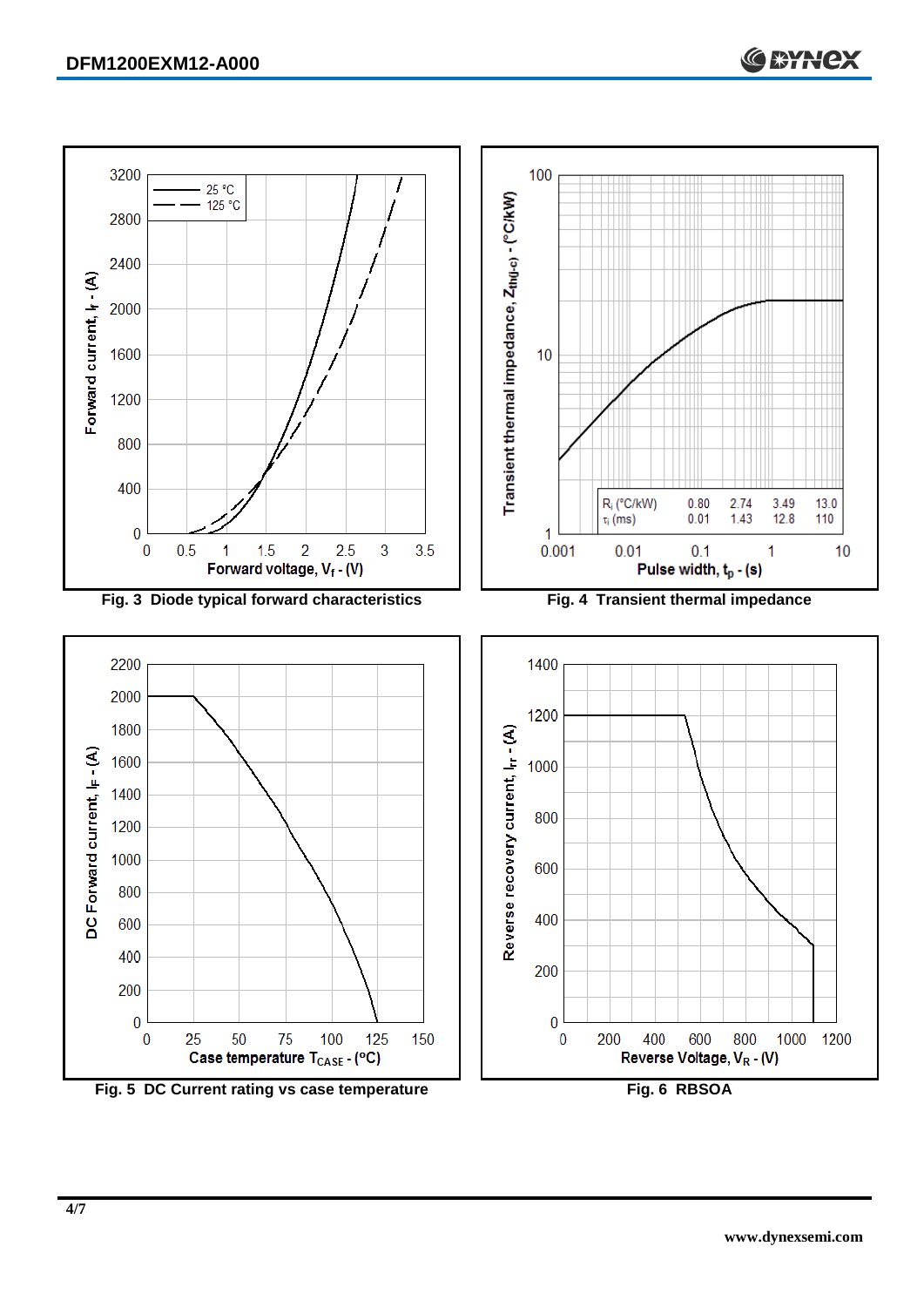

#### **PACKAGE DETAILS**

For further package information, please visit our website or contact Customer Services. All dimensions in mm, unless stated otherwise. **DO NOT SCALE.**